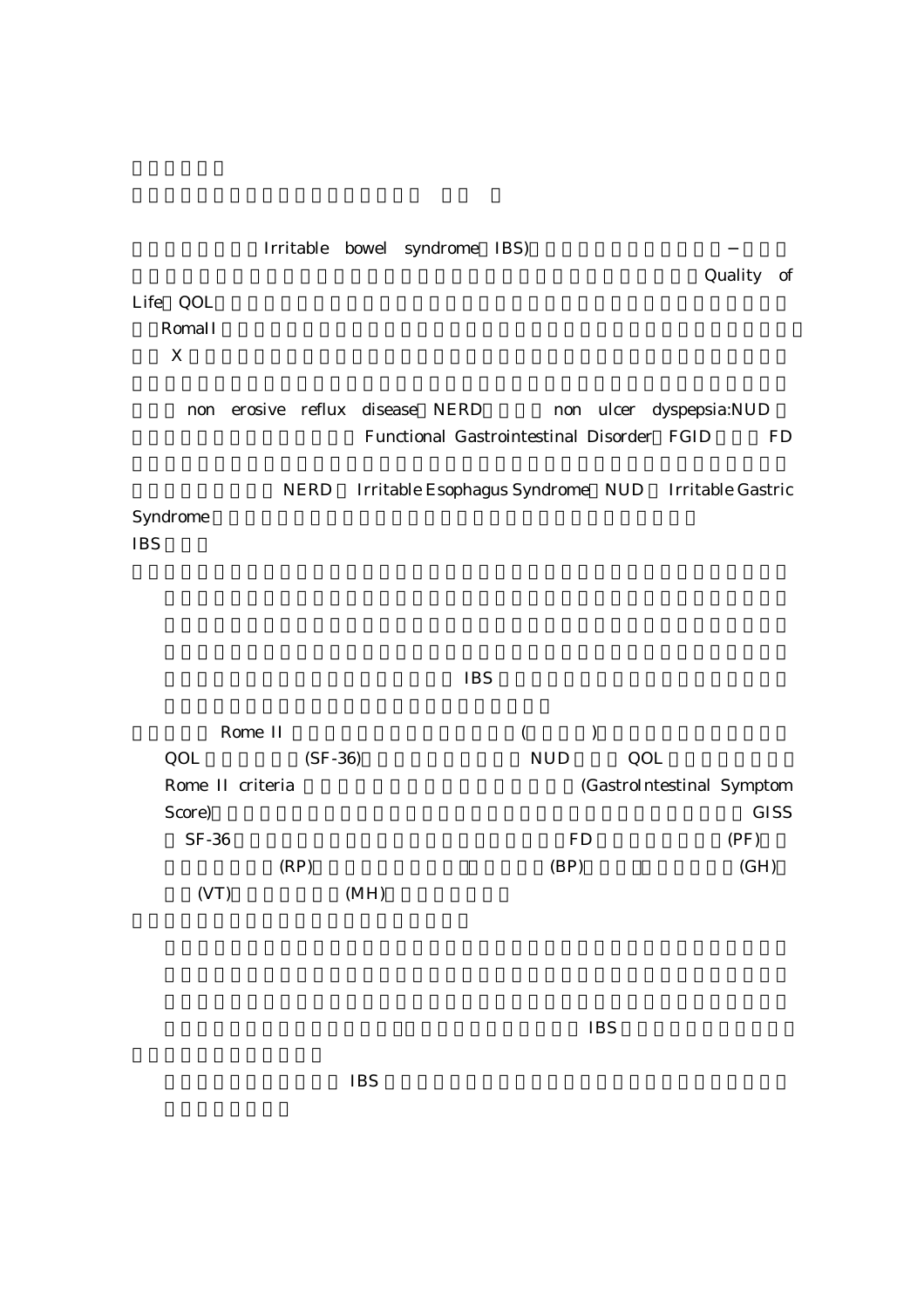## IBS RomaII

- $\bullet$
- 
- $\bullet$ z 下記の2項目以上の特徴を示す
-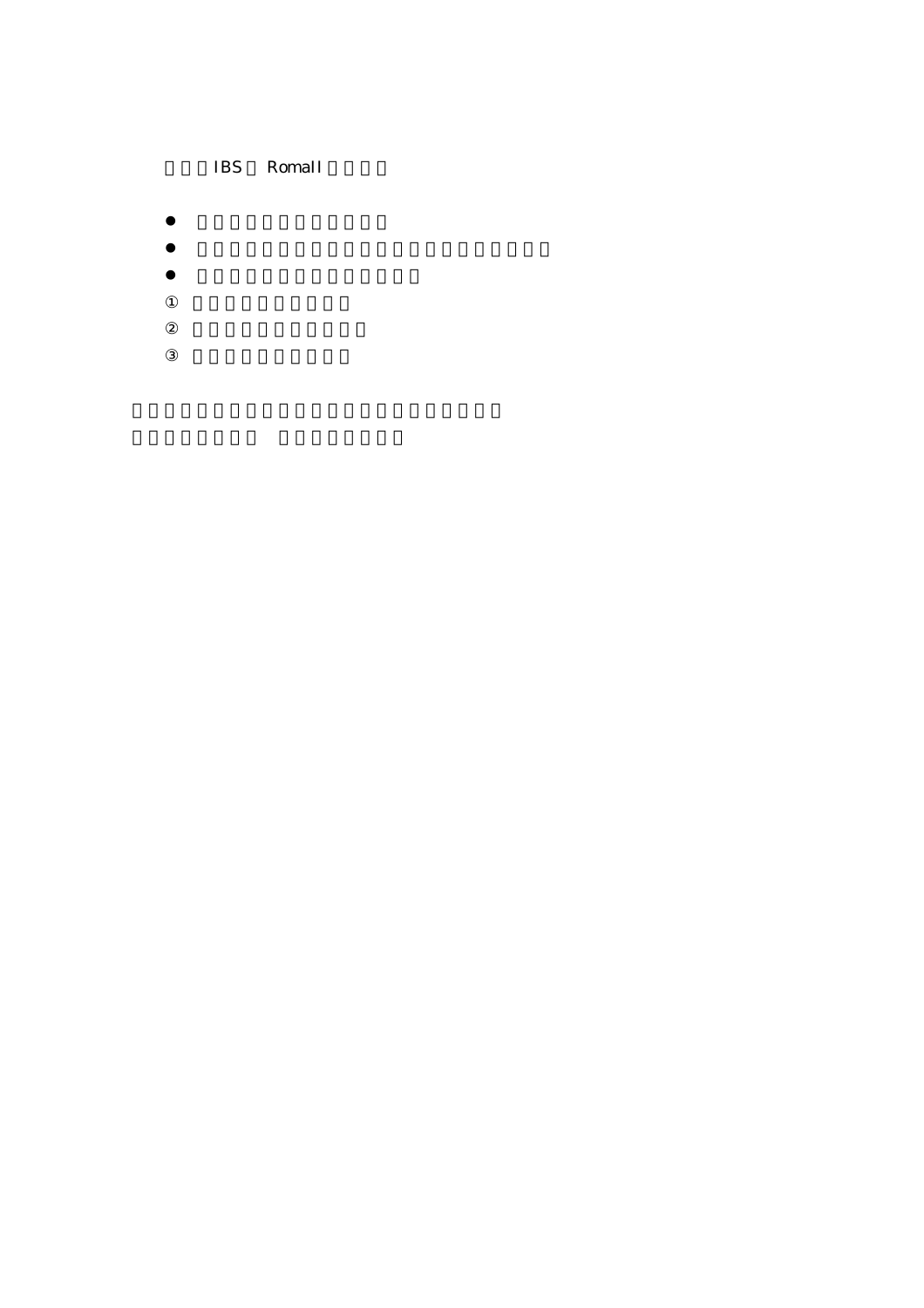## Clinical Features of Irritable Bowel Syndrome

Sunao Kawano Department of Clinical Laboratory Science, School of Allied Health Sciences, Osaka University Graduate School

Ten to 15% of people in the developed countries suffered from irritable bowel syndrome (IBS). In the recnt years, the functional gastrointestinal disorders(FGIDs) have become widely accepted as legitimate diagnostic entities worthy of clinical attention and scientific investigation. These disorders are defined as a "variable combination of chronic or recurrent gastrointestinal symptoms not explained by structural or biochemical abnormalities. The DGIDs contained NERD(non erosive reflux diseases) and NUD(non ulcer dyspepsia) and IBS. The concept of FGID may allow us to call NERD as irritable esophageal syndrome and NUD as irritable gastric syndrome.

1) Clinical features of IBS

As its pathophysiology is still obscure, the abnormal motility, visceral hypersensitivity, brain-gut interactions and psychosocial factors may relate the development of symptoms. It is well recognized that many gastrointestinal symptoms are generated by disturbed GI motility. FGIDs are characterized by having an greater motility response to psychological or physiological stressors. However,, many symptoms of FGIDs usually is not well correlated with changes in the motility. Current studies showed that the visceral hypersensitivity may be induced in response to rectal or colonic distension in normals and to a greater degree in patients with IBS. The results indicated that the pain of FGID may related to sensitization resulting from chronic motor hyperactivity.

Many authors reported that psychological stress exacerbated gastrointestinal symptoms. It is likely that psychosocial factors modulates the illness.

2) Analysis of QOL in patients with FGID using SF-36

According to Rome II criteria, the FGID patients with chronic constipation were analyzed by the questionnaires of gastrointestinal symptom score (GISS) and SF-36. Although the patients diagnosed as FGIDs maintained the score of physical functioning and role limitations due to physical health problem, they showed lower scores of Bodily pain, general health vitality and mental health.

3) The role of Cajal cell in the GI motility

Cajal cells were located in the deep muscular plexus and intramuscular layer. The Cajal cells play a role to control of muscle contraction. We reported that deficit of Cajal cell caused the disturbance of contraction and delay of transport of food. In the recent years, the decrease of Cajal cells in the colonic muscle layer may relate the chronic onstractive illeus. Thus, the Cajal cells may play a role in the development of symptoms of IBS.

4) The possible role of inflammation in IBS

The increased inflammation in the enteric mucosa or neural plexi may contribute to symptom development in IBS. However, the precise roles of inflammation in IBS are still obscure.

In conclusion, the clinical features of IBS were summarized and the basic and clinical studies in our laboratory were reported.